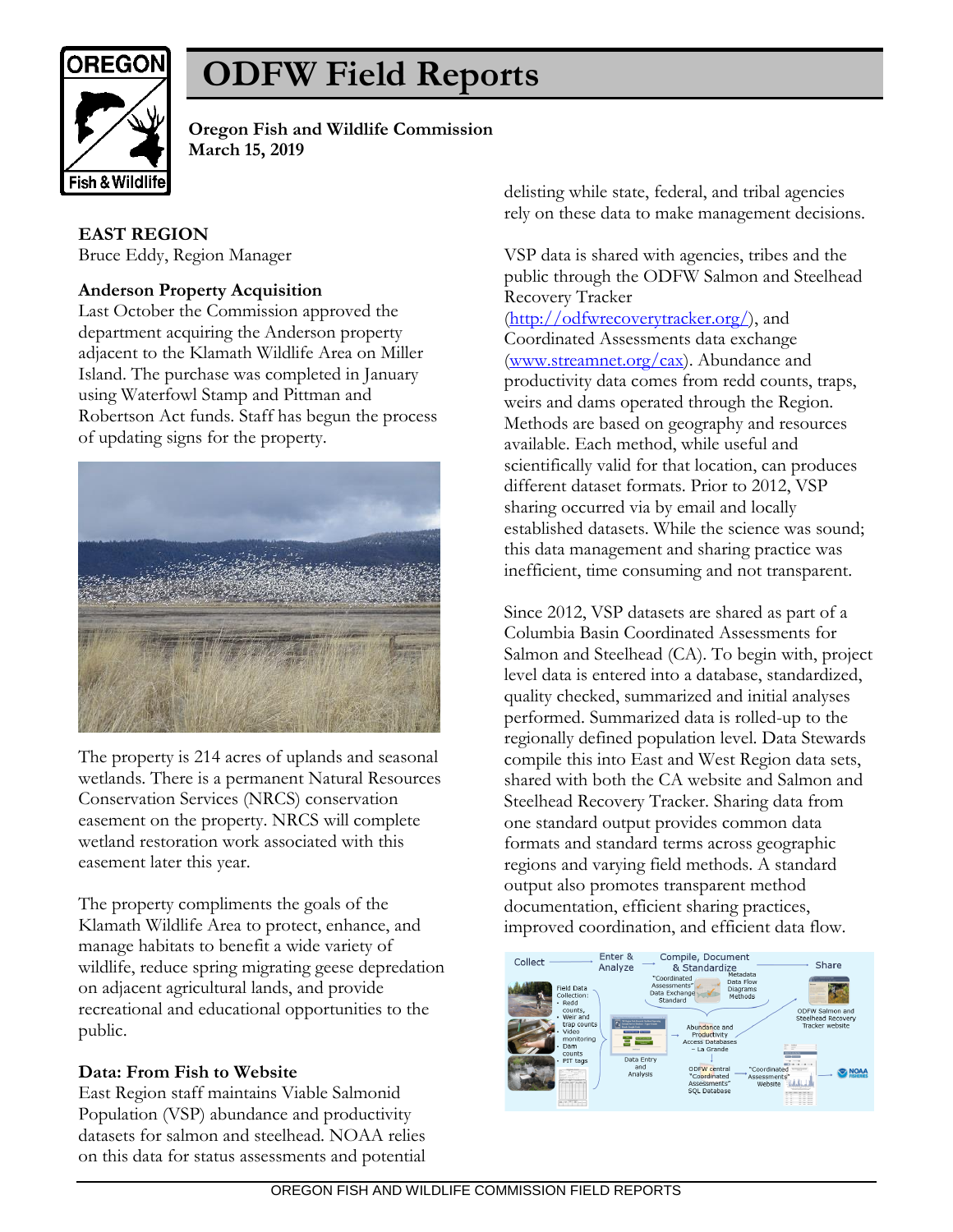Substantial improvements have been made in our data practices. More improvements are expected as automation and agency-wide standardization and centralized data storage is developed.

## **Bend Cougar Incident**

Oregon's cougar populations have risen dramatically since the 1960's. Populations in central Oregon are no different, with several reports of cougars in and around Bend on a weekly basis. Most cougars move through town or the surrounding area without incident and we respond to most reports with an educational moment. Although rare, there are occasions where we must lethally remove a cougar in town. These occasions meet specific criteria in our Cougar Management Plan where the cougar has lost wariness to humans, is displaying aggressive behaviors, is breaking into human structures, or is attacking domesticated animals.

In recent years, there have been a few high profile cougar removals in Bend. A cougar was lethally removed across the street from Vince Genna stadium immediately prior to a Bend Elks baseball game. Another cougar was removed from Pilot Butte.

We have learned through these incidents that our responses need to be thoughtful, but swift. When operating within city limits, moving swiftly becomes more complicated as it requires coordination with many other agencies. Knowing this, District Biologists have been proactive and met with local law enforcement to discuss and train on how to respond to cougar incidents.

Our close preparation and relationship with local law enforcement in Bend was highlighted starting on February 5<sup>th</sup>. Department biologists confirmed the presence of a cougar in the River Canyons Estates on the south end of Bend. Snow made it easy to track the cat through several properties, across and under several decks, and to several sliding glass doors. We did not act immediately to remove the cougar at that time, hoping the cougar would move out of the city on its' own volition.

We then confirmed new activity on February  $7<sup>th</sup>$ and again on February  $8<sup>th</sup>$ . During this time, the adult male cougar was actively hunting in neighborhoods, in a resort community, a retirement community, on city streets, near two

elementary schools and near a day care. With a simple phone call on February  $8<sup>th</sup>$ , the Bend Police Department (BPD) classified the cougar as a threat to human safety. The BPD mobilized their officers and, along with local Department staff and a Bear and Cougar Agent, was searching for the cougar within two hours.

We quickly tracked the cougar to a deer it had killed in the Mt. Bachelor Village parking lot. The cougar's tracks were throughout the canyon and the neighborhoods along its rim; many of its tracks overlapped the tracks of the hundreds of people frequenting the canyon. The following morning, a 135-pound male cougar was tracked and removed without incident.

Being in a highly populated area this was a very complicated effort. We appreciate the support of the BPD, our cougar agent, local media and residents in helping us reduce the public safety risk in this area.

## **WEST REGION**

Bernadette Graham- Hudson, Region Manager

## **Umpqua Fishery Enhancement Derby**

The 27<sup>th</sup> annual Umpqua Fisheries Enhancement Derby was held January 30-February 2 this year. The derby's main goal is raising money to fund fishery enhancement, restoration, and educational projects in the Umpqua River Basin through grants to watershed councils, agencies, schools and more.

On January 31, local guides took about 80 Eastwood Elementary 5<sup>th</sup> graders fishing at Cooper Creek Reservoir. Afterwards, the kids were treated to jet boat rides. For many kids, this was their first time fishing, but it is a continued educational experience tagging on to their school's winter steelhead rearing program.

That same day at Rock Creek Hatchery, a select group of junior and senior high school students from around Douglas County helped staff with spawning duties. After lunch, they explored stations including fish and wildlife law enforcement, habitat restoration, fisheries biologist, and forestry. The students met with natural resource professionals and learned more about educational requirements and opportunities in the natural resource professions.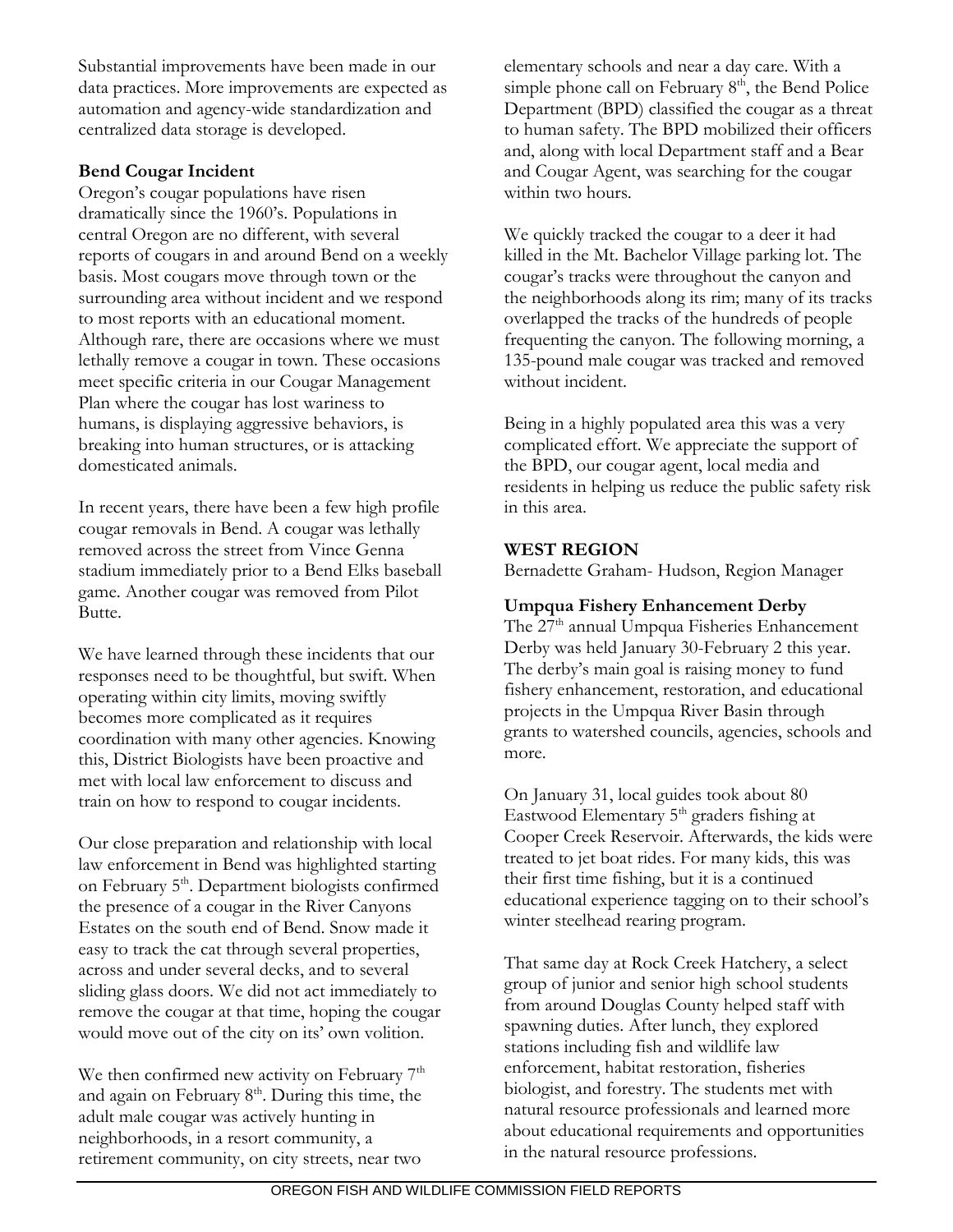

During the February 1 fishing derby, 42 guided teams caught 221 wild and 37 hatchery winter steelhead. This year's catch was above average for both wild and hatchery fish. The weather was great, and rivers were in perfect shape. The evening auction averages \$70,000 for fish enhancement projects. In addition, this year, \$10,000 was raised at the "frenzy" during the banquet to specifically address spring Chinook Salmon restoration in the basin. Each year, a fishery-related cause is selected to raise money for during the frenzy.

#### **#SteelheadWeek**

ODFW's social media coordinator, Tim Akimoff, traveled the entire Oregon coast for a week to learn more about steelhead management. The idea for #SteelheadWeek came about after the North Coast fall Chinook Salmon closure and the resulting public outcry.



Tim spent time talking to District Fish Biologists about summer and winter steelhead management within their districts, balanced with discussion about ongoing opportunities despite this year's low numbers of returning steelhead. By setting expectations and talking about underutilized parts of the state, his hope was to encourage people to

try new places and to understand the scope of this particular winter steelhead season.

Some positive feedback from the effort included lots of kudos from folks who appreciate knowing more about management along with opportunities, several fishing diversity groups appreciated the dialogue on diversity in steelhead anglers, and many folks talked about taking up winter steelhead fishing. We received industry recognition and even a "like" from Senator Ron Wyden.

Alternatively, we had quite a few people frustrated with naming rivers and even focusing on certain locations to fish. There was a lot of commentary about retention of wild steelhead where allowed. We also received feedback on the new electronic licensing system.

## **Rabbit Hunt for Physically Challenged Hunters**

On Saturday, February 2, the Mary's Peak Hound Club hosted the  $28<sup>th</sup>$  annual rabbit hunt for physically challenged hunters at E.E. Wilson Wildlife Area. Participants are involved with the Oregon Paralyzed Veterans of America. Three participants hunted from their wheelchairs with eight hunters total including family and friends of physically challenged hunters.



Two rabbits were harvested with help from the club's expert dog handlers with beagles. After the morning hunt, the club treats participants to a BBQ lunch. The group had too much fun this year to take pictures so we included a photo from the 2018 hunt. Mary's Peak Hound Club and E.E. Wilson staff would love to see this annual event grow and welcome any physically challenged hunters to participate next year.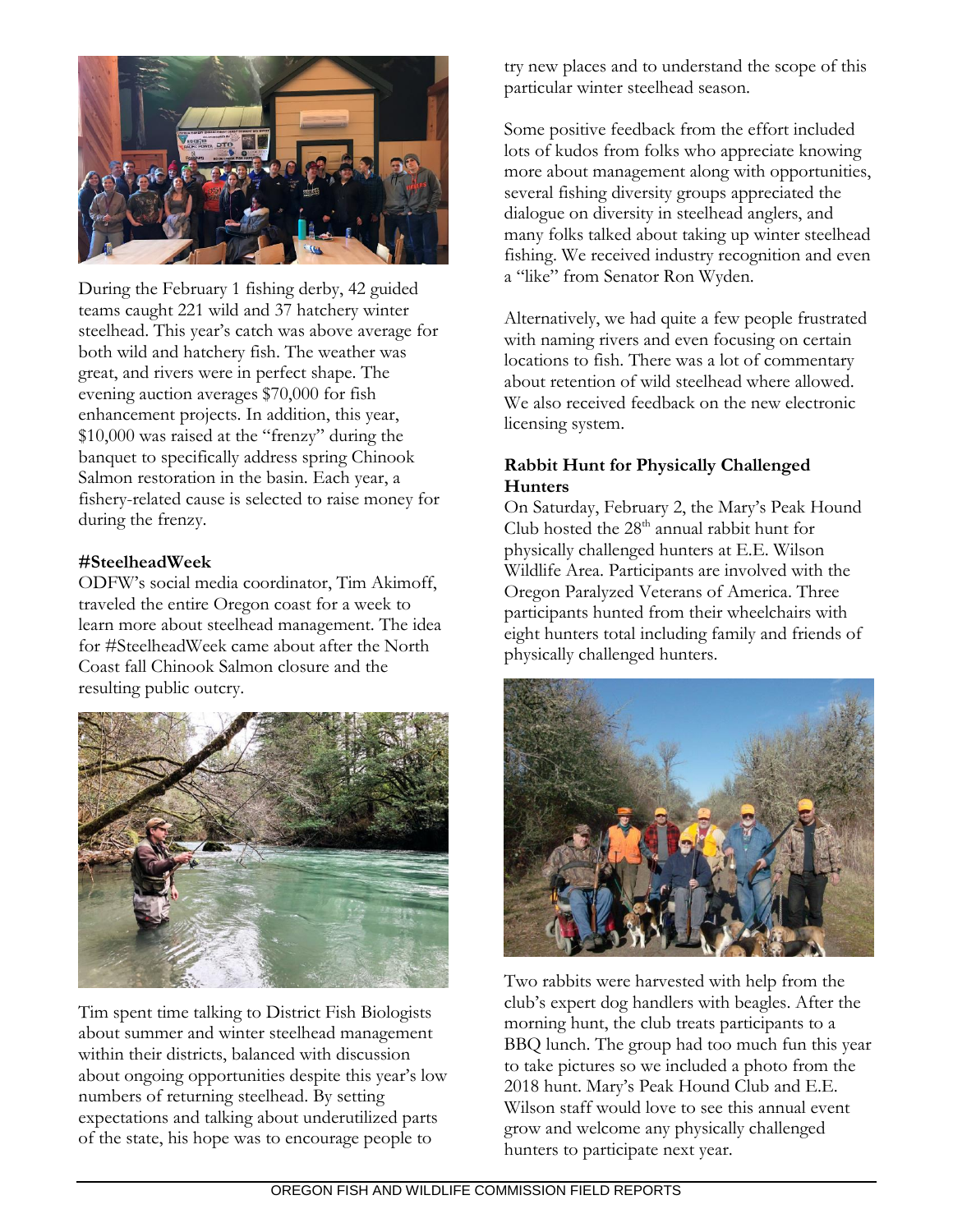## **Cultural Conference**

Umpqua Watershed Manager Tim Walters attended the Cow Creek Band of Umpqua Tribe of Indians' Cultural Conference. There were a series of excellent presentations emphasizing tribal.

## **INFORMATION AND EDUCATION**

Roger Fuhrman, Information and Education Administrator

## **#Steelhead Week**

The many faces of steelhead fishing and coastal winter steelhead streams were featured in a social media series in late January. The series, made up of posts on Facebook, Instragram, YouTube and Medium blog entries, Steelhead Week discussed what makes good habitat for steelhead, how those fisheries are managed, and tips for successful angling on coastal rivers and streams.

As mentioned previously, the idea for #SteelheadWeeek came about after the North Coast fall Chinook Salmon closure and the resulting public outcry. Social Media Coordinator Tim Akimoff talked with district fish biologists about the management of summer and winter steelhead within their districts. By balancing that with discussion about fishing opportunities, even with low numbers of returning steelhead this year, the hope was to set public expectations and encourage people to try new places to fish.

About 180,000 people were reached by the series. Well over 1,000 new followers joined the ODFW social media network during the series. Five of the Instagram posts ranked in the top-10 all-time posts for ODFW. All of the Instagram posts were in the top 20. The Facebook Live Stream with Cody Herman reached 33,000 people.

ODFW @ @MyODFW · Jan 28 Good morning! And welcome to #SteelheadWeek. We spent last week traversing the Oregon Coast from south to north checking out the coastal winter steelhead rivers and talking to district fish biologists about these amazing fish. Stay tuned all week for more!



Here is a list of all of the Steelhead Week products:

## Blog Posts

[https://medium.com/@MyODFW/winter](https://medium.com/@MyODFW/winter-steelhead-fishing-in-the-north-coast-district-6d616ece5e16)[steelhead-fishing-in-the-north-coast-district-](https://medium.com/@MyODFW/winter-steelhead-fishing-in-the-north-coast-district-6d616ece5e16)[6d616ece5e16](https://medium.com/@MyODFW/winter-steelhead-fishing-in-the-north-coast-district-6d616ece5e16) [https://medium.com/@MyODFW/winter](https://medium.com/@MyODFW/winter-steelhead-fishing-in-the-mid-coast-district-c55e1aa84c21)[steelhead-fishing-in-the-mid-coast-district](https://medium.com/@MyODFW/winter-steelhead-fishing-in-the-mid-coast-district-c55e1aa84c21)[c55e1aa84c21](https://medium.com/@MyODFW/winter-steelhead-fishing-in-the-mid-coast-district-c55e1aa84c21) [https://medium.com/@MyODFW/winter](https://medium.com/@MyODFW/winter-steelhead-fishing-in-the-coos-coquille-and-tenmile-district-36a5dff192f5)[steelhead-fishing-in-the-coos-coquille-and-tenmile](https://medium.com/@MyODFW/winter-steelhead-fishing-in-the-coos-coquille-and-tenmile-district-36a5dff192f5)[district-36a5dff192f5](https://medium.com/@MyODFW/winter-steelhead-fishing-in-the-coos-coquille-and-tenmile-district-36a5dff192f5) [https://medium.com/@MyODFW/winter](https://medium.com/@MyODFW/winter-steelhead-fishing-on-the-south-coast-17cfc62f3976)[steelhead-fishing-on-the-south-coast-17cfc62f3976](https://medium.com/@MyODFW/winter-steelhead-fishing-on-the-south-coast-17cfc62f3976)

## YouTube Videos

Winter Steelhead Fishing in the North Coast District - <https://youtu.be/fFiObJHfYiQ> Winter Steelhead Fishing in the Mid-Coast District – <https://youtu.be/iqe0Nrxozfk> Winter Steelhead Fishing in the Coos, Coquille and Tenmile District – <https://youtu.be/OdsY2YNipE8> Winter Steelhead Fishing in the South Coast District – <https://youtu.be/auoif96eIk0>

#### Twitter - #SteelheadWeek2019

[https://twitter.com/hashtag/SteelheadWeek?src=](https://twitter.com/hashtag/SteelheadWeek?src=hash) [hash](https://twitter.com/hashtag/SteelheadWeek?src=hash)

#### Instagram

[https://www.instagram.com/explore/tags/steelhe](https://www.instagram.com/explore/tags/steelheadweek/) [adweek/](https://www.instagram.com/explore/tags/steelheadweek/)

#SteelheadWeek Live Stream [https://www.facebook.com/MyODFW/videos/2](https://www.facebook.com/MyODFW/videos/235769910680693/) [35769910680693/](https://www.facebook.com/MyODFW/videos/235769910680693/)

## Extra Videos North Coast District Broodstock Program [https://youtu.be/\\_i30w8lbuSc](https://youtu.be/_i30w8lbuSc) Siletz Falls Fish Trap <https://youtu.be/aXBJz05JBtA>

## **OREGON STATE POLICE**

Captain Casey Thomas, Fish & Wildlife Division

## **SW Region**

A Fish and Wildlife Trooper out of the Coos Bay Office was contacted by ODFW regarding a sport fishing boat that came to the boat ramp with two juvenile Yelloweye Rockfish on board. The Trooper contacted the anglers that were on board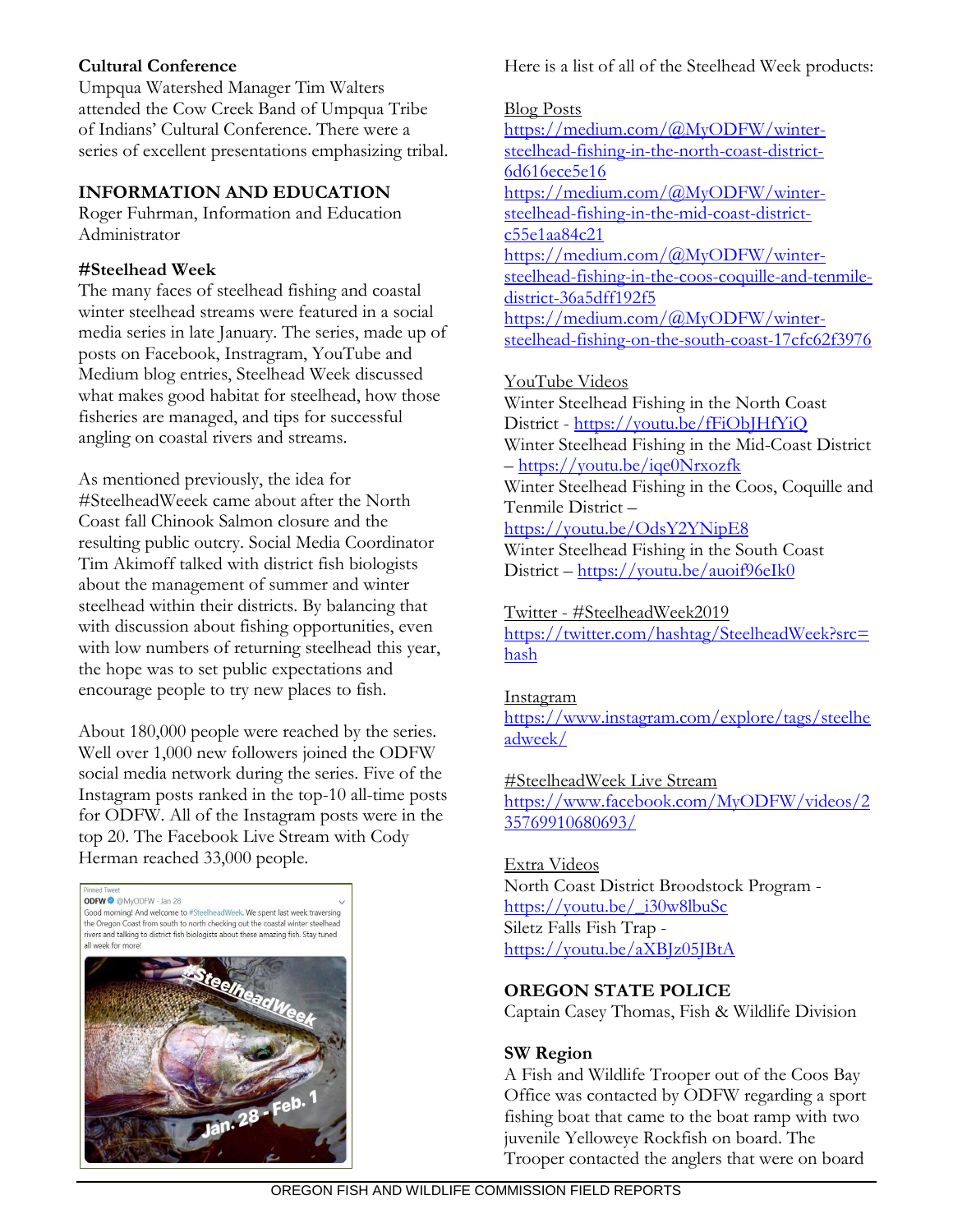and questioned them about the fish. The owner of the boat admitted he was at fault and requested to receive the citation. He was issued a citation for *Unlawful Take of a marine fish closed season* – *Yelloweye Rockfish*. The fish were seized and donated to the local mission.



Fish & Wildlife Troopers completed a commercial Dungeness crab fishing investigation out of Brookings. Two days prior to the Southern Oregon commercial crab gear setting opening date, a Fish and Wildlife Trooper observed a vessel's crab pots on shore. It was noted that the gear had multiple untagged buoys and previous year's tags on buoys. The next day the Trooper observed the fishing vessel being loaded with this gear. Multiple pots containing buoys with last year's tags were observed being loaded onto the deck of the boat. With the assistance of National Oceanic and Atmospheric Administration (NOAA) Law Enforcement, the vessel was tracked during the legal gear setting opener utilizing VMS (Vessel Monitoring System). The next day Fish and Wildlife Troopers located all of the vessel's crab gear in the ocean between Gold Beach and Port Orford. Two Oregon State Police boats were utilized during this event. All of the strings of gear were located and documented. The fishing vessel is permitted to fish 300 pots. The Troopers located 362 pots total, putting the vessel 62 pots over their limit. Additionally, 65 of the pots located did not have buoys with valid 2018-19 buoy tags, as required. The captain and deck boss were contacted and instructed to remove the illegal gear prior to the opening day of gear pulling. The party complied and brought ashore all illegal gear the next day. All crabs were released into the ocean. Upon inspection of the gear when it was brought to shore, it was furthermore discovered that 12 pots did not have vessel identifying tags, as required. The captain of the boat and the deck boss were both criminally cited for *Exceeding* 

*Permitted Pot Limit in Commercial Dungeness Crab Fishery, No Buoy Tag, and No Pot Tag*.



#### **NW Region**

Fish and Wildlife Troopers from the Salem office conducted a boat patrol downstream from Wheatland Ferry on the Willamette River. A boat with two anglers was located tied off to the bank at a known sturgeon hole. Both subjects appeared nervous upon contact and one lied about not having his license. Multiple northern pike minnow could be seen in the boat, and upon being questioned about what they were fishing for the subjects stated northern pike minnow. An inspection of their gear showed they were clearly targeting sturgeon and both were using barbed hooks. A consent search of the boat revealed a 42" sturgeon hidden in the bow hold. The boat owner was cited criminally for *No Combined Angling Tag and Unlawful Take of Sturgeon* and the second angler was cited violation for *Angling Prohibited Method-Barbed Hooks for sturgeon*. The sturgeon was seized and donated to the Union Gospel Mission in Salem.



Fish and Wildlife Troopers out of the Astoria office received a report of an elk carcass hanging in the backyard of a subject's house in Jewell. The reporting person stated they had been finding elk parts in a nearby creek that runs behind the property over the past several weeks and was concerned that subjects at the residence have been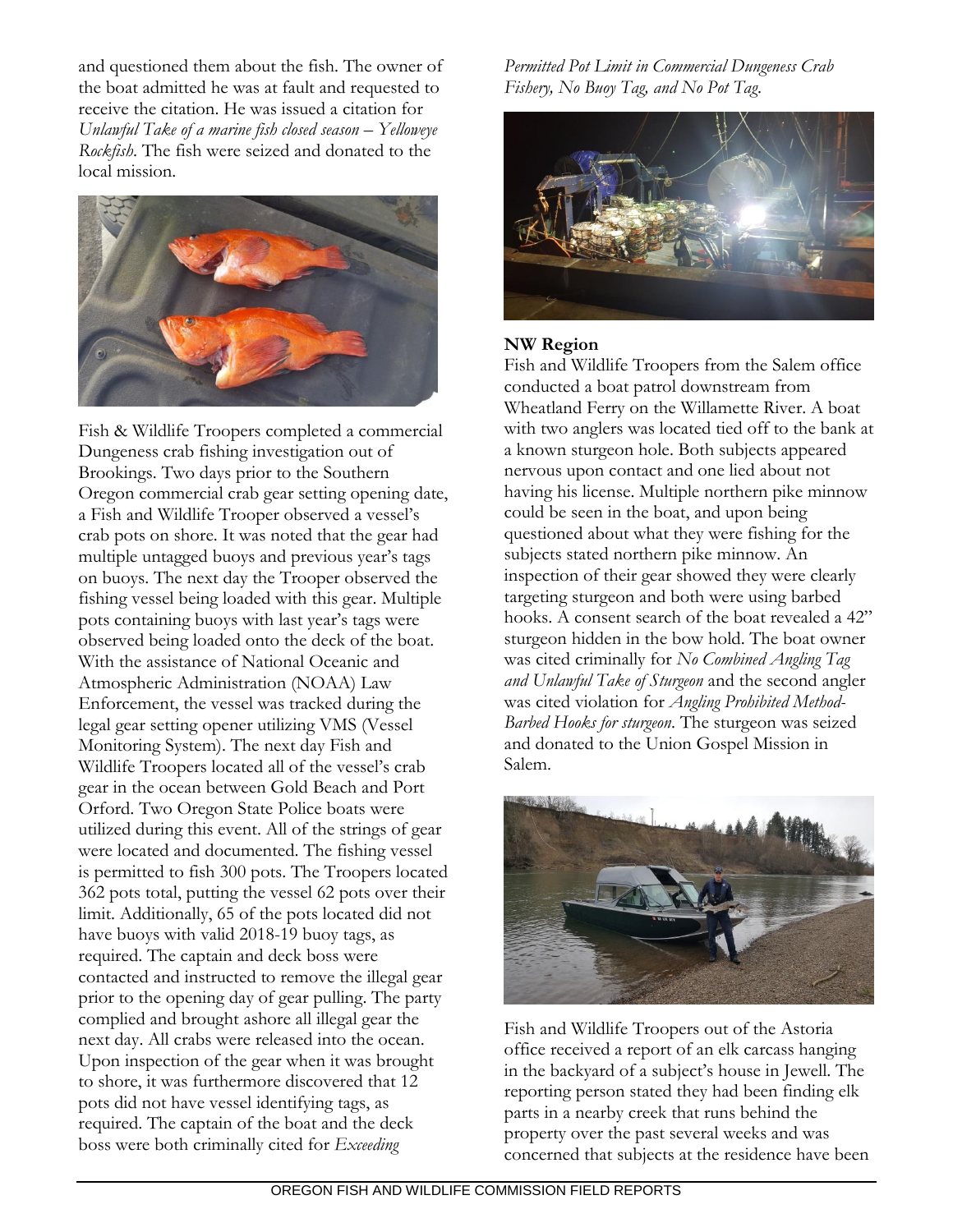involved in the unlawful taking of wildlife. The Troopers responded to the reported address and could see an elk carcass hanging behind a shed on the property. The property owner was contacted and interviewed in regards to the taking of the elk. The subject stated he was driving home and came across an elk that was on the side of the highway and presumed the elk had been road struck. The subject called a friend in order to assist him with loading the elk. While waiting for his friend to arrive the subject stated the elk died and neither he nor his friend had shot the elk at any point. Upon examination of the elk, it was determined the elk had a significant gunshot wound that had entered and exited through its neck. There was no other observable trauma present on the elk indicating it had been road struck. While at the subject's residence a pile of deer skulls/antlers were seen in plain view. Upon questioning the subject, he stated that a neighbor that had moved out recently had given them to him. There were no big game tags associated with the deer skulls/antlers and the subject did not have a written record of transfer for the wildlife parts. One cow elk and seven deer skull/antlers were seized as evidence. One suspect is facing criminal charges for: *Unlawful Possession of Cow Elk, Possession of Unlawfully Taken Wildlife Parts x 7* and the second suspect is facing charges for: *Aiding in a Wildlife Offense*.

## **East Region**

A Fish and Wildlife Trooper out of the Dalles office received a call from a White River Wildlife Area ODFW employee. The employee located a man on the White River Wildlife Area in the Smock Prairie area who claimed to be hunting ducks. When the man was informed by the ODFW employee that duck season was closed, the man became upset and said that he believed it did not end until the end of the month. The man refused to provide the ODFW employee his hunting license upon request and left the area. The ODFW employee was able to take a picture of the vehicle and license plate. Fish & Wildlife Troopers went to the man's residence and he was subsequently cited and released for the crime of *Fail to Allow Inspection of Hunting License upon Request, and warned for the violation of Hunting Ducks Closed Season.*

Fish and Wildlife Troopers out of the Enterprise office concluded an investigation involving an individual unlawfully taking a mule deer buck

closed season. The crime was uncovered by a Trooper while he was investigating a separate individual on unrelated Fish and Wildlife offenses. It turned out that the two suspects were friends on social media. The Trooper was able to locate several communications with photos, date stamps, and admissions of unlawfully taking the mule deer buck. Troopers contacted the suspect at his residence and issued him a citation for *Unlawfully Taking Mule Deer Buck-Closed Season.* 

## **CONSERVATION PROGRAM**

Andrea Hanson, Oregon Conservation Strategy Coordinator

## **Willamette Wildlife Mitigation Program**

The Willamette Wildlife Mitigation Program (WWMP) announced on February 11 that fiscal year 2021 project solicitations are open until April 19, 2019. The WWMP was created to manage funds dedicated to the state by the Bonneville Power Administration (BPA) for wildlife habitat mitigation in the Willamette Valley from impacts of the Willamette River Basin Flood Control Project. Land acquisitions focus on Oregon Conservation Strategy Conservation Opportunity Areas and Strategy Habitats, supporting Strategy Species and ESA-listed species.

Under terms of the Willamette River Basin Memorandum of Agreement (MOA) signed in 2010, BPA agreed to provide approximately \$117 million over 15 years to the WWMP, administered by ODFW, to protect 16,880 acres of wildlife mitigation property in the Willamette Basin. Cumulatively, the goal is to protect 26,537 acres (or more) of wildlife habitat by the end of 2025, including properties that were protected prior to the 2010 MOU. To date, the WWMP has protected 9,002 acres of the 16,880-acre goal, with an additional 2,716 acres recommended for funding in the last acquisition cycle.

## **Great Gray Owl Coordination**

A Bureau of Land Management (BLM) wildlife biologist reached out to Conservation Program and North Willamette Watershed District staff regarding potential great gray owl (GGOW) nesting sites within a proposed timber harvest area near Scotts Mills. The GGOW is not a sensitive species for the BLM or the U.S. Forest Service; however, it is an Oregon Conservation Strategy Species and federal agencies are directed to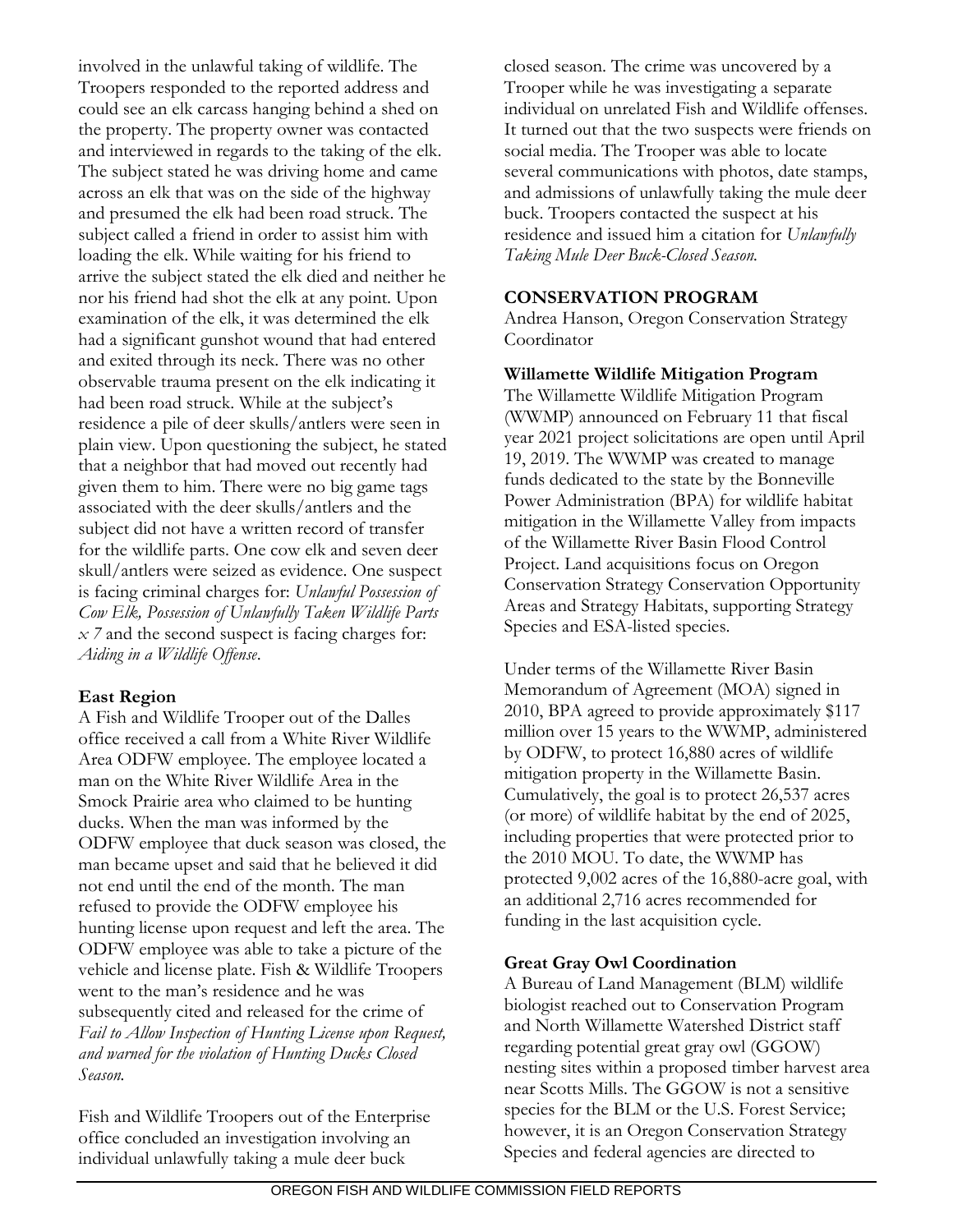coordinate and work with state wildlife agencies on wildlife conservation.



Staff recommended surveys to determine GGOW occupancy within any nesting habitat where timber harvest is planned or could result in GGOW harassment during the breeding season. Staff also recommended protection of known sites and supported the BLM's season restriction to nesting locations.

Coordination provided the opportunity to offer staff and interns' assistance with occupancy surveys, and opened a discussion on sharing data on known nesting sites within the North Willamette Watershed. Data shared by the BLM would provide district staff with updated recommendations for land use planning projects that may arise in the future.

#### **OCEAN SALMON AND COLUMBIA RIVER PROGRAM**

Tucker Jones, Ocean Salmon and Columbia River Program Manager

## **Northern Pikeminnow Management Program; "managing a native predator to benefit juvenile salmonids"**

The Northern Pikeminnow Management Program (NPMP), first implemented in 1991, is a collaborative effort between the Oregon Department of Fish and Wildlife (ODFW), the Washington Department of Fish and Wildlife (WDFW) and the Pacific States Marine Fisheries Commission (PSMFC), with funding from the Bonneville Power Administration. The primary goal of the program is to reduce predation on juvenile salmon and steelhead migrating through the Columbia and Snake rivers while maintaining a viable population of the native Northern Pikeminnow.

Based on studies conducted in the 1980s, the concept behind the NPMP is that an annual 10 to 20 percent exploitation rate of Northern Pikeminnow (≥11 inches) will restructure the population toward smaller fish that tend to consume fewer juvenile salmon; over time reducing predation by up to 50 percent relative to preprogram levels. Success of the program therefore depends on maintaining harvest rates within the 10 to 20 percent range annually; a target has been achieved in 24 of the 28 years. The early studies also determined that this harvest rate would not jeopardize the viability of the native Northern Pikeminnow population.

#### Program Implementation

Northern Pikeminnow is not considered game fish, fisheries managers provide an incentive to harvest them in the form of a sport-reward Fishery. From May-September, anglers are recruited to fish for Northern Pikeminnow. Registered anglers are paid a sum of money based on the number of large, older pikeminnow they harvest. The reward for the first 25 fish harvested by an angler is \$5 per fish. An angler who harvests between 26 and 200 fish will be paid at a rate of \$6 per fish and all Northern Pikeminnow harvested beyond 200 are worth \$8 per fish. Because Pikeminnow seasonally congregate near dams in the Columbia and Snake rivers, teams of personnel administered by WDFW are paid to fish for them from select dams (The Dalles and John Day dams). ODFW samples this catch for diet and other biological information.

Highlights from the 2018 Field Season During 2018, ODFW field teams tagged and released 1,038 Northern Pikeminnow. Of these, 98 were recaptured, resulting in an estimated 16.8% exploitation rate and a predicted 29% reduction in predation by Northern Pikeminnow on juvenile salmon relative to preprogram levels. During 2018, ODFW began a pilot study to opportunistically examine the diet of Walleye incidentally caught during the John Day dam angling program following several years of increasing hook and line Walleye bycatch at this location. Although only 14 samples were analyzed, 21% contained salmonids. In contrast, of the 473 Northern Pikeminnow diet samples collected from the John Day dam angling fishery, 13% contained salmonids. In association with electrofishing activities during 2018, ODFW staff encountered